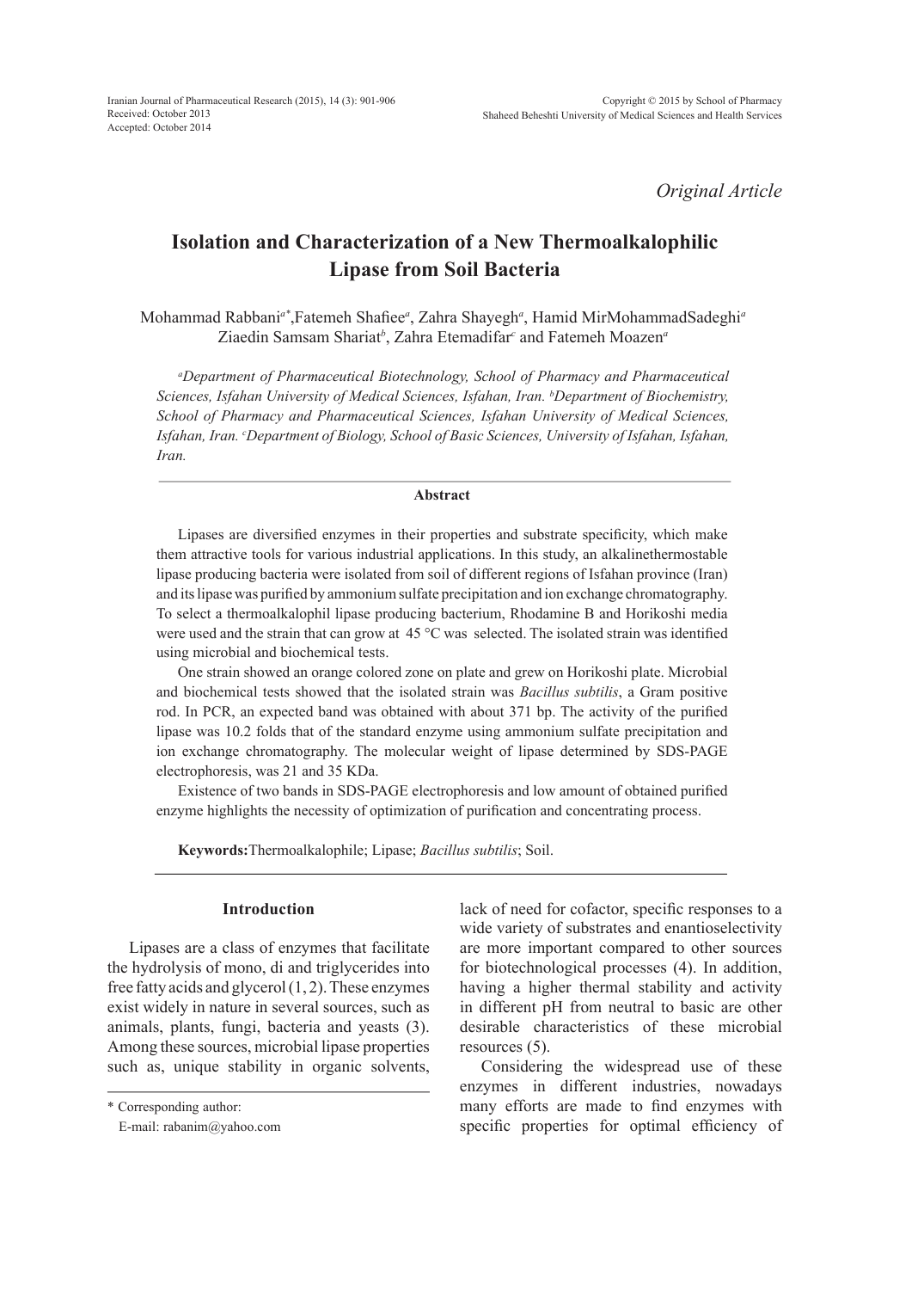industrial processes (5). Due to the high melting temperature of the lipase substrate, often these processes are carried out at 40 *°*C and higher. The lipase that is used in these reactions must be able to withstand temperatures of about 50 *°*C (3). In general, thermostable enzymes are obtained from thermophilic or mesophilic microorganisms (6, 7). Thermophilic microorganisms that are important sources for this enzyme, are normally isolated from the soil of areas with special temperature conditions (8). Among the available sources, only certain species have acceptable biosynthetic capabilities for use in organic reactions. These species include *Achromobacter, Arthrobacter, Bacillus* and *Pseudomonas* (9).

Interesting features of *Bacillus subtilis* such as the ability to secrete homologous and heterologous proteins in significant amounts to medium culture, classification as a safe bacterium by the FDA, the ability of endospore production, the ability to live in different conditions of heat and drought and the ability to produce commercially important enzymes make this microorganism as an important source for the production of commercial enzymes (10). The present study was aimed to isolate and characterize the lipase producing bacteria from soil samples collected from different regions of Isfahan, Iran.

#### **Experimental**

#### *Materials*

Nutrient agar, nutrient broth, Simmon citrate agar, agar, Voges-Proskauer medium, acrylamide, bisacrylamid, TEMED, ammonium persulfate, EDTA, bromophenol blue, glacial acetic acid, and NaCl were purchased from Merck (Germany). Ethidium bromide and loading buffer were purchased from Cinnagen(Tehran, Iran) andDNA ladder from Fermentas (Poland). Oligonucleotide primers, deoxynucleotides and Taq polymerase were purchased from Bioron (Germany).

# *Collection and preparation of soil samples*

Soil samples were collected from different areas of Iran, were placed at room temperature and in the open air for 48 hours to kill all the vegetative forms and stimulate the spore

generation (11). The samples (10 g) were then heated to 80*°*C and dissolved in distilled water*.* Soil solution was allowed to settle and then the supernatant was serially diluted from  $10^{-1}$ ,  $10^{-2}$ , 10-3 and 10-4.

#### *Microbial and biochemical tests*

 Microbial and biochemical tests were also used for identification of isolated lipase positive colonies. According to the Bergey's manual of systemic bacteriology, these tests were selected and were performed in triplicate (12). The tests included: Gram staining reaction, spore position and shape, aerobic or anaerobic growth, Vogues-Proskauer test, oxidase, catalase, citrate consuming, nitrate reductase and lecitinase reaction. The cell morphology was examined by light microscopy and biochemical characteristics were investigated at room temperature and 37 °C.

Growth under anaerobic conditions was checked by inoculating a trypton soy broth with the isolated strains and incubating in an anaerobic jar supplemented with a gas pack strip type A for several days.

## *Lipase activity assays*

The lipolytic activity of strains was detected on TW agar plates containing 1% Tributyrin and 1% Tween 80 (pH 8). Lipase production was detected by observing clear zones around isolated colonies (12). Colonies with a clear halo were selected in Rhodamine B medium in 350 nm wavelength (13). Colonies which showed orange fluorescence under UV irradiation indicated true lipase activity and non-lipolytic bacteria formed pink colonies. To identifyalkalophil species, Horikushi medium was used; growth in this culture medium indicated that microorganisms are alkalophil (14). To screen the alkalophil species, selected colonies were incubated at 30, 35, 40, 45, and 50 *°*C and growth was assessed after 24-48 hours.

Lipase activity was also determined by colorimetric assay based on amount of the released p-nitrophenol from enzymatic reaction on p-nitrophenoldecanoate (11). Activity measurements were routinely performed in Tris buffer (50 mM, pH 8) containing 10  $\mu$ L 4-nitrophenyl decanoate(50 mM) as the substrate,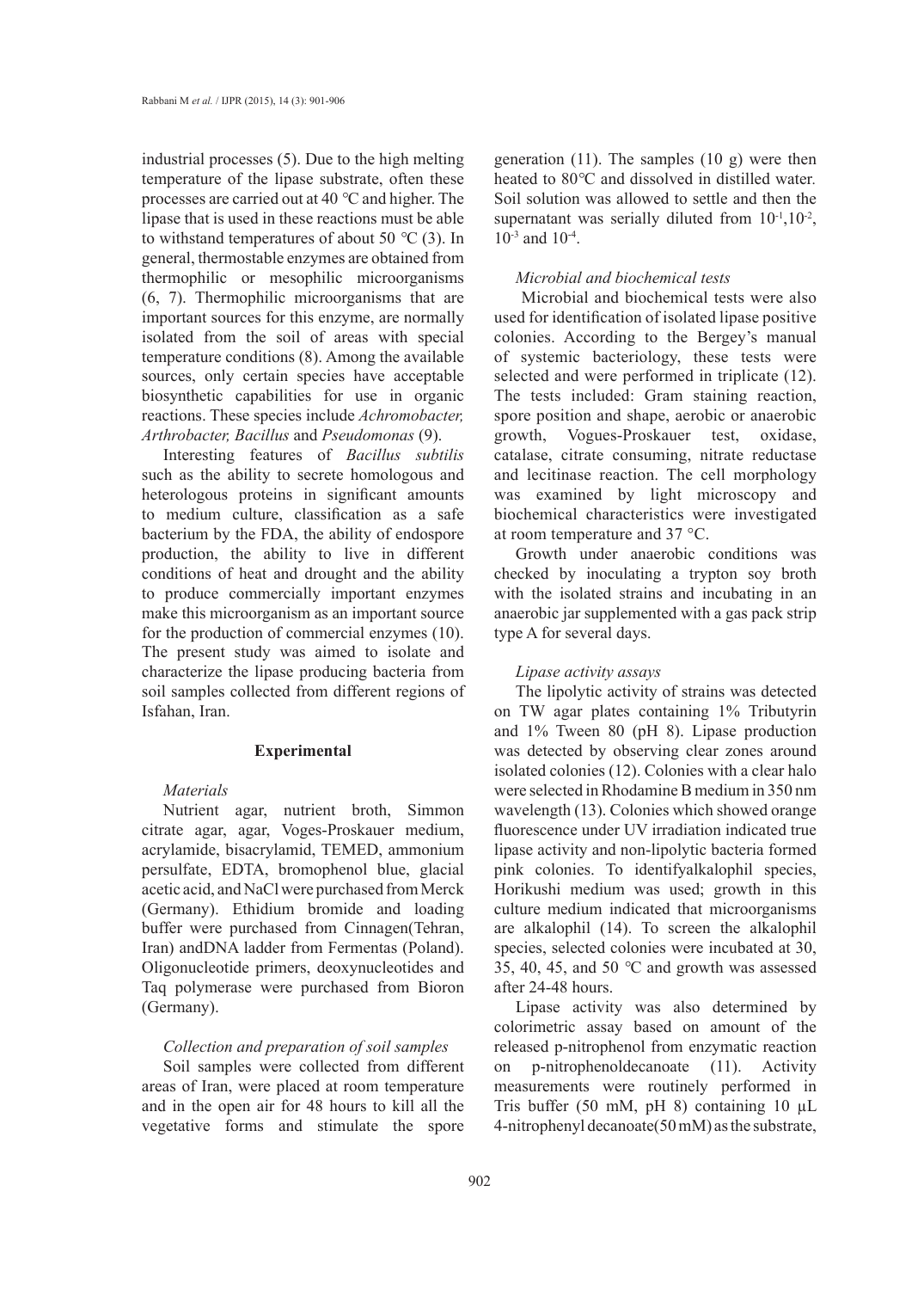25 µL gum Arabic (10%), and 50 µLsodium taurocholate (20 mM), final concentrations. The reaction mixture was incubated in water bath at 37 °C for 10 minutes, and then the reaction was started by addition of 25 µL of enzyme solution and continued for additional 5 minutes at 37 °C. Activity was measured spectrophotometrically at 400 nm using the BioTek Powerwave XS reader. One unit was defined as the amount of enzyme that released 1 µM 4-nitrophenol per minute per milligram protein. To measure the enzymatic activity, it is necessary to plot the standard curve (absorbance versus concentration).To assess the Specific enzyme activity the following equation was used:

Specific enzyme activity  $=$   $\frac{\text{activity (µmol/mg)}}{\text{protein (mg/ml)}}$ protein (mg/ml)

*Identification of isolated bacteria by PCR*

PCR reaction was performed byTaq polymerase (5U/mL), dNTP (100 µM), specific primers ( $25 \mu M$ ) and X-PCR buffer ( $5 \mu M$ ). The specific primers used included:

## Sense: 5-ATGGTTCACGGTATTGGAGG-3 Antisense: 5-CTGCTGTAAATGGATGTGA-3

The PCR conditions were as follows: one initial denaturation step at 94 °C for 5 minutes, 35 cycles at 94 °C for 1 minute, gradient temperature (60.2, 56.6, 52, 48.6, 46.3 and 35 *°*C) for 2 minutes, extension at 72 °C for 3 minutes, and a final extension for 5 minutes. The PCR product was run to agarose gel (0.7 %w/v) electrophoresis and the gel containing DNA was observed at 302 nm wavelength (15) (Figure1).

# *Partial purification of lipase Ammonium sulfate precipitation*

Solid ammonium sulfate was added to the cell free supernatant at 30% saturation and allowed to stand for 3 h. The precipitate was separated by centrifugation and solid ammonium sulfate was added to the supernatant at 80% saturation. The precipitates were resuspended in a minimal amount of Tris buffer (pH 10.9) at 4 *°*C and the solution was dialyzed against the same buffer to remove residual ammonium sulfate.

#### *Ion exchange chromatography*

Ten mL of prepared Q-Sepharose fast flow resin(an anion exchanger) was seeded to column and after the precipitation of resin, the column was eluted by Tris buffer (pH 10.9). The dialyzed sample was added to the column and the washing was performed with 50 mMTris buffer seeded to the column. Finally, the attached proteins (specially lipase enzyme) was eluted by Tris buffer (pH=10.9) with increasing concentrations of NaCl (0.1-0.5 mM) for replacing the Cl**-** with lipase and separation it from positive charged resin. After assaying the fractions for lipase activity, fractions showing highest activity were pooled together and stored at -20 °C.

#### *SDS-PAGE gel electrophoresis*

Crude cell extracts were analysed by SDS-PAGE on a 12% stacking gel and 10% separating gel. Gels were stained for protein detection by Coomassie brilliant blue G-250. The gel was shacked at room temperature for 1 hour. Then the gel put in bleaching solution to identify protein bands. For determination the molecular weight, markers with particular molecular weight were seeded to wells closed to the sample and the molecular weight of lipase was determined based on the markers molecular weight (16) (Figure 2).

## **Results**

The lipase producing bacteria were isolated from different soil samples. Among 64 colonies with the ability of production of colored halo on lecitinase medium, four colonies created orange halo in 350 nm wavelength (Rhodamine positive strains) (Figure 1).After culturing the bacteria in the Horikoshi medium, only one colony was able to grow on this environment (alkalophil strain). After incubation the alkalophil colony in different temperatures (30, 35, 40, 45, and 50 *°*C), the most suitable temperature was determined to be 45 *°*C.

All the isolated strains with positive Rhodamine test were characterized first by conventional biochemical techniques and were further characterized by PCR amplification. Based on various microbial and biochemical testes, it was showed that the bacterium was a Gram positive strain. Existence of rod endospores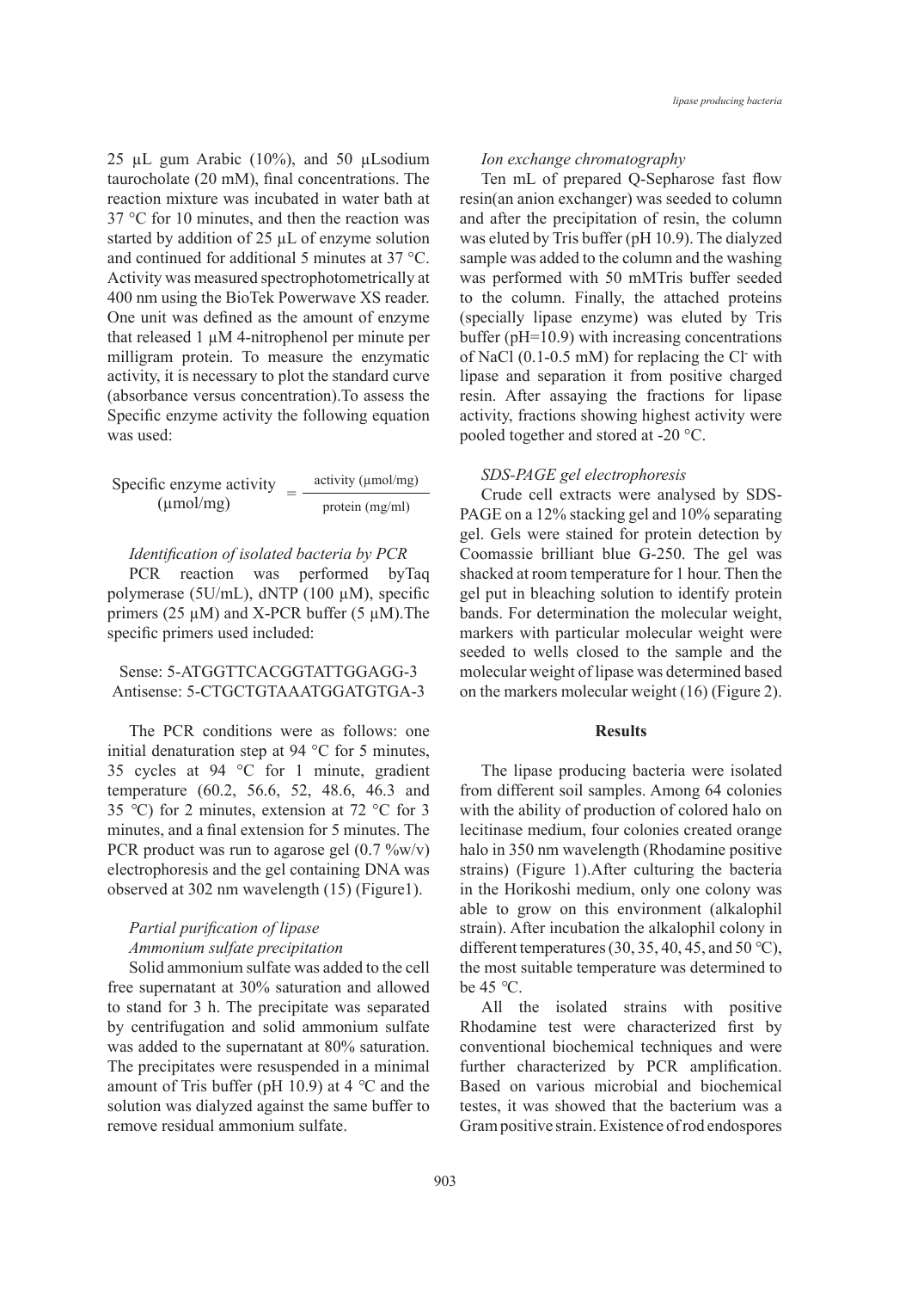

**Figure 1.** large colonies from lecitinase medium were transferred to Rhodamine B medium. Colonies with a clear halo in 302 nm wavelength were selected in this medium.

indicated that the isolated strain was a *Bacillus* specie, and the results of biochemical tests, (Catalase positive, Lecitinase negative, Citrate positive, Anaerobic growth negative, Casein positive, Starch positive, Nitrate reduction positive, Sugar fermentation positive and Voges-Proskauer positive) showed that the isolated strain was *Bacillus subtilis*.

For precise determination of the species, the specific primers were used to identify the lip A gene, and consequently a band was observed at about 371 bp on gel electrophoresis. Temperature gradiants (45,46.3,48.6,52, 56.6, 60.2, 62.5 and 64*°*C) for amplifying the lipase gene, produced the lipase fragment in all of them but by increasing the temperature the severity of band and consequently the amount of amplified gene was decreased (Figure 2).

For purification of the enzyme by ion exchange chromatography, considering the pI of enzyme is 9.9, it had negative charge and was attached to resin in pH of 10.9. This purified protein was quantified using Bradford assay (0.56 mg) and used for determining the enzyme activity. Specific enzyme activity was found to be 2.1 U/mg that was 10.2 folds of the standard enzyme (0.21 U/mg). SDS-PAGE electrophoresis

revealed a band of 35 KDa (Figure 3).

## **Discussion**

The aim of this study was to isolate and characterize the lipase producing bacteria from soil samples collected from different regions of Isfahan, Iran.

By using the specific primers were used to identify the lip A gene, a band was observed at about 371 bp on gel electrophoresis and this Corroborated the lipase gene (8). But in agarose gel electrophoresis two other bands was observed that with increasing the temperature they was diminished. This means that PCR amplified nonspecific fragments in addition of lipase gene. However because the primers are specific for the lipase gene, this fragment is more and by increasing the temperature, primer nonspecifically bonding and consequently amplifying the non target sequences were diminished.

Para-nitrophenol decanoate is used routinely for Measurement the activity of different enzymes, but in this study the activity of lipase was determined after the purification of it and therefore the activity measured is attributed to our lipase.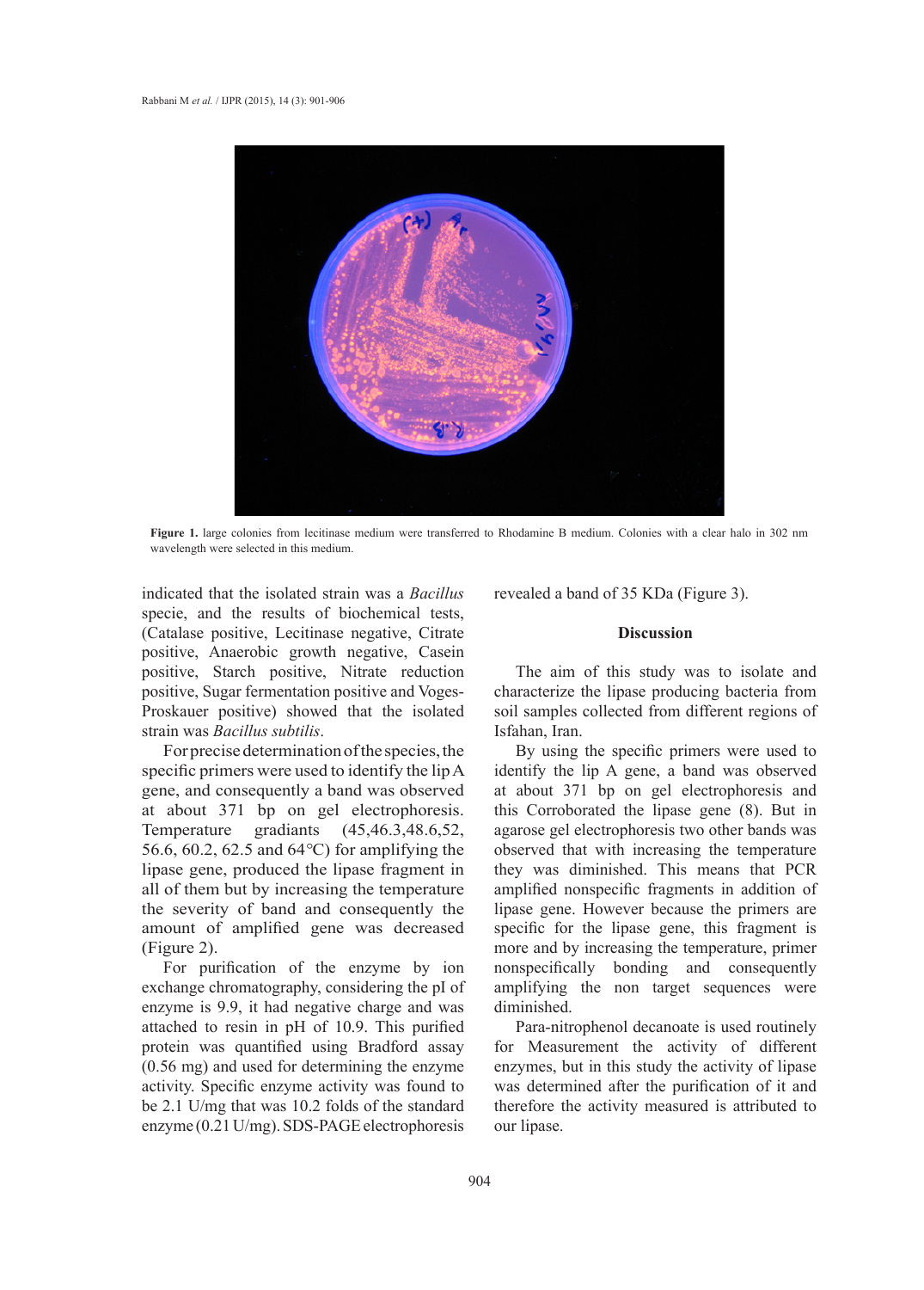

**Figure 2.** PCR amplification of the *B. subtilis* lipase A gene. In this experiment the DNA templates used were as follows: lane 1: leader, lane 2 to 9: temperature gradients. (2: 45, 3:46.3, 4: 48.6, 5: 52, 6:56.6, 7: 60.2, 8: 62.5 and 9: 64).

On the SDS-PAGE electrophoresis only one band was observed; that was 35KDa. Lipase in *Bacillus subtilis*is about 19-20 KDa (17) and in Bacillus and Pseudomonas tend to aggregate because of many hydrophobic amino acids in its structure (18). This affinity is responsible for observation of 24 and 48 KDa bands for the lipase of *Bacillus thermocatenulatus*, although it is expectable for the molecular weight of this enzyme to be 16 KDa (8). Thus the band in 35 KDa is probably due to the aggregation of the lipase. High affinity of this lipase causes aggregation and decrease of the final product.

Performing of western blotting method for the lipase in not possible because of the absence of specific antibody against this protein and SDS-PAGE can<sup>t</sup> prove the presence of lipase carefully.

The purified enzyme in this project was 10.15 times more active compared to the standard lipase. This activity is less compared to other studies that used other methods of concentrating and purification on *Bacillus subtiliis*. In Ahmad



**Figure 3.** SDS-PAGE analysis of purified lipase in a 12% polyacrylamide gel. In this experiment the protein templates used were as follows Lane 1: the standard molecular weight marker (kDa), lane 2: purified sample with 31(kDa).

EH*, et al.* study that used ammonium sulfate and phenyl sepharose to purify lipase EH37, the activity of purified enzyme was 17.8 folds that of the standard enzyme (10). In another project, the activity of the enzyme was obtained as 67%, using precipitation by methanol and purification by ammonium sulfate for Bacillus thermocatenulatus (18). Low activity and recovery in the purification process indicate the necessity of optimization of purification and concentrating process.

In conclusion, the separated enzyme in this project can be used as a thermostable, resistant to severe pH. However, to obtain a better result, it is necessary to optimize the purification and concentrating process.

## **References**

(1) Martinez A and Soberon-Chavez G. Characterization of the lipA gene encoding the major lipase from Pseudomonas aeruginosa strain IGB83. *Appl. Microbiol. Biotechnol.* (2001) 56: 731-735.